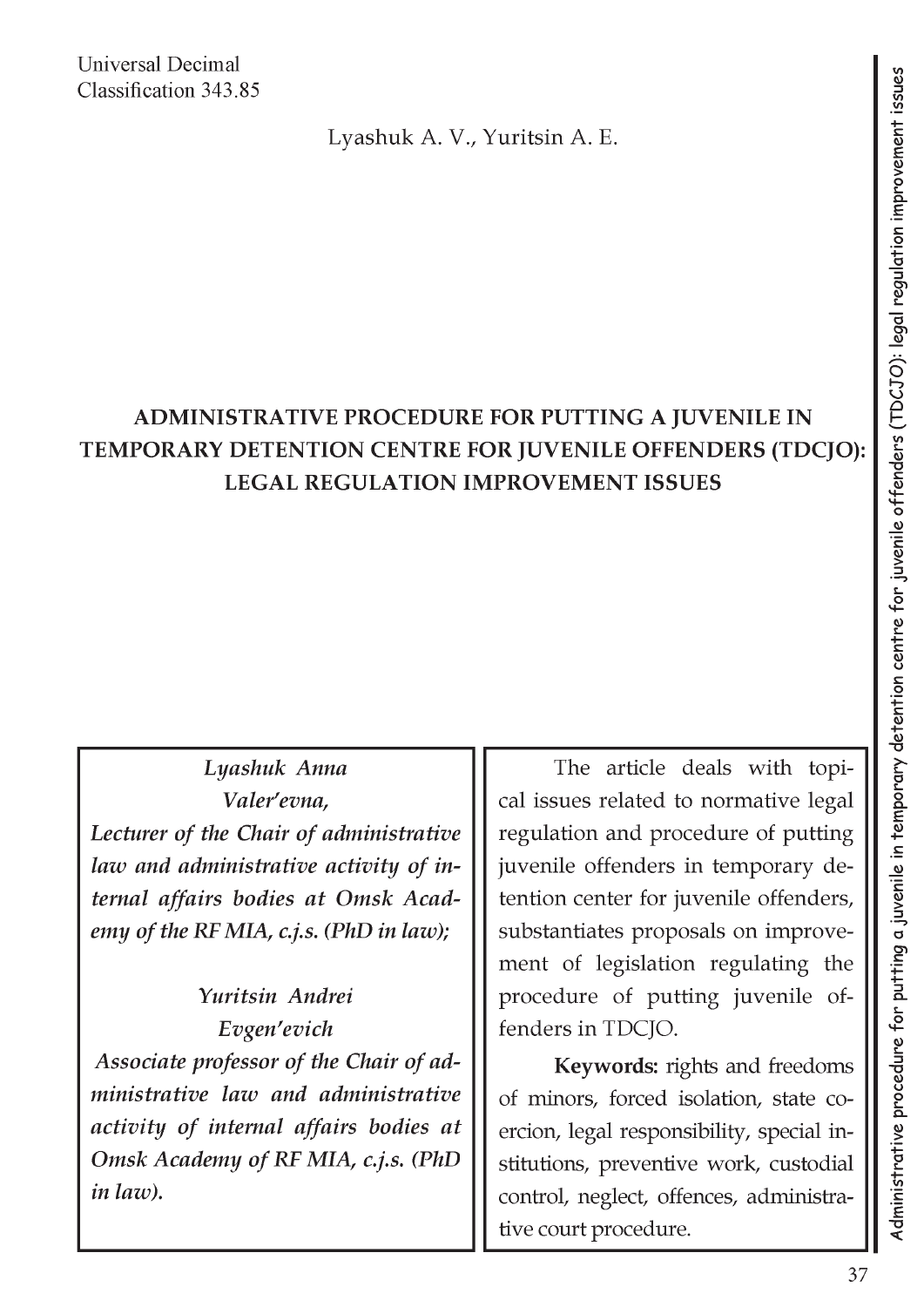Issues of restriction on the rights and freedoms of juvenile offenders in carrying out forced isolation have always been important for both minors and law enforcers. Despite the fact that *minor non tenetur respondere durante minori aetati* (a minor is not considered responsible during his minority) there is a possibility in the Russian legislation of using coercive measures for restricting freedom of minors, provided that they have committed a socially dangerous or socially harmful deed. However, the application of such measures requires, in our view, a more thorough legal regulation, because it affects the rights and freedoms of persons with special legal status, does not have clear procedure and is ambiguously interpreted by law enforcers.

Status of minors in the Russian Federation predetermines special legal approach to them. This is due to the fact that because of the failure to reach the age of 18 minors are not fully delictual and cannot be responsible for their actions, be liable under the Russian legislation for committing illegal acts. If a minor "makes a false step", makes a mistake it is necessary to apply measure of state coercion that are different from the ordinary measures for a general entity.

Minor age always assumed a differentiated approach to different categories of persons in relation to resolving the issue of their responsibility. Analysis of the legislation of foreign countries has demonstrated different approaches to the determination of the lower age limits of responsibility. Even in ancient Rome there was known infantiae aetas proxima - age that is the closest to infanthood (from 7 to 10.5 years). A child could not be applied a penalty for an offencea the birth until the end of this period. Before the 20<sup>th</sup> century delictual dispositive capacity came in Italy and Spain - from the age of 9; in Austria, Bulgaria, the Netherlands, Denmark, Russia - 10; in Germany, Hungary, Serbia, and Switzerland - 12; in Turkey - 13; in Norway  $-16$  years old  $[6, 7]$ .

Now the age of delictual dispositive capacity abroad also implies differentiation. So, in England criminal responsibility comes from the age of 10, in France - 13, in Germany - 14 years. In Asia: in Philippines -9, in India - 12 and in some cases -7. Middle East: in Syria, Jordan - 7; in Israel - 9 [8, 172].

According to Islamic law a minor in the age group from 7 to 15 years old, just as a younger child, is not criminally responsible. Such a child may be sentenced to ta'azir, which is considered not as a punishment, but as a means of education and correcting bad behavior [10, 105]. Decision on the form ta'azir can be taken by an Imam and Qadi (judge). As noted by researchers, these forms can be a verbal reprimand or whip beat (in an appropriate quantity and quality measure) [9]. In addition, by decision of a judge such a minor can be transferred to a tutor, represented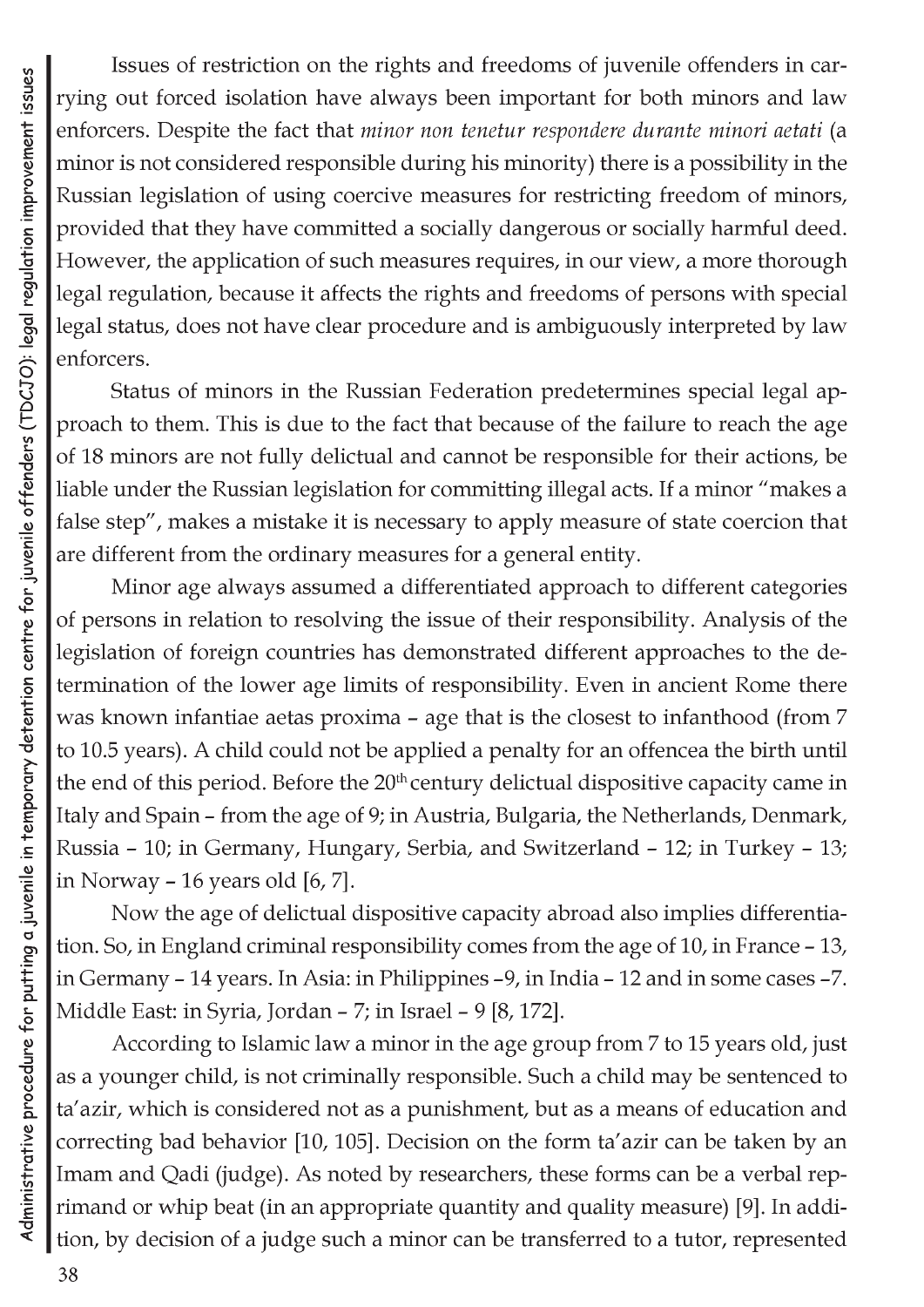both by his father and another trustee, or be put in an appropriate correctional facility or school.

Russian legislation, taking into account the age of a minor in the commission of acts containing signs of a criminal or administrative offence, stipulates, if need be, its putting in a special institution - temporary detention center for juvenile offenders under internal affairs bodies (hereinafter referred to as TDCJO). The essence of their activities is the protection of life and health of minors, as well as prevention of committing by them repeated socially dangerous acts and other offences. Educational aspect, designed to ensure correction of minors, goes to the fore here.

TDCJO is a specialized secure setting, which involves: isolation of adolescents, the presence of police officers in the role of tutors, regular individual preventive work, and strict regime of detention with a view to preventing the commission by them of repeated crimes or other offences. Operation of TDCJOs is currently regulated by the Federal Law "About the Basis of Prevention of Child Neglect and Juvenile Delinquency", as well as by departmental acts [2; 4].

According to federal statistical data for 2012-2014, it is possible to state that, despite a slight decrease in total number of crimes, committed by minors in the specified period, the number of administrative of offenses committed by the specified category of persons and the number of minors placed in TDCJOs has increased. So, on the territory of the Russian Federation in 2012 minors committed 64,245 crimes 872,500 administrative offences, 13.6 thousand teenagers were placed in TDCJO; in 2013, minors committed 67,200 crimes, 876,300 administrative offences, 13.8 thousand teenagers were placed in TDCJO; in 2014 - 59,200 crimes, 879, 400 administrative offences, 14 thousand teenagers were placed in TDCJO [7]. Regional statistics confirms the general tendency [5]. Thus, in the Russian Federation annually about 14 thousand minors are placed in such centres.

The minimum age for minors placed in TDCJO is not legislatively enshrined. However, the analysis of the order of the Russian Ministry of Internal Affairs No. 839 shows the presence of the following age groups placed in a TDCJO: 1) 7-11 years, 2) 12-13 years, 3) 14-15 years, 4) 16 years and older. Practice shows that minors aged 11 and older are mainly put in these centers.

The main problem of adjudication on the placement of a minor in TDCJO is a gap in the legislation. The bottom line is that none of the codified normative procedural act enshrines procedure for placing in TDCJO. Despite the fact that the reason of putting a minor in TSVSNP is the commission by him of a crime or administrative offense, neither the Criminal Procedure Code, nor the Code on Administrative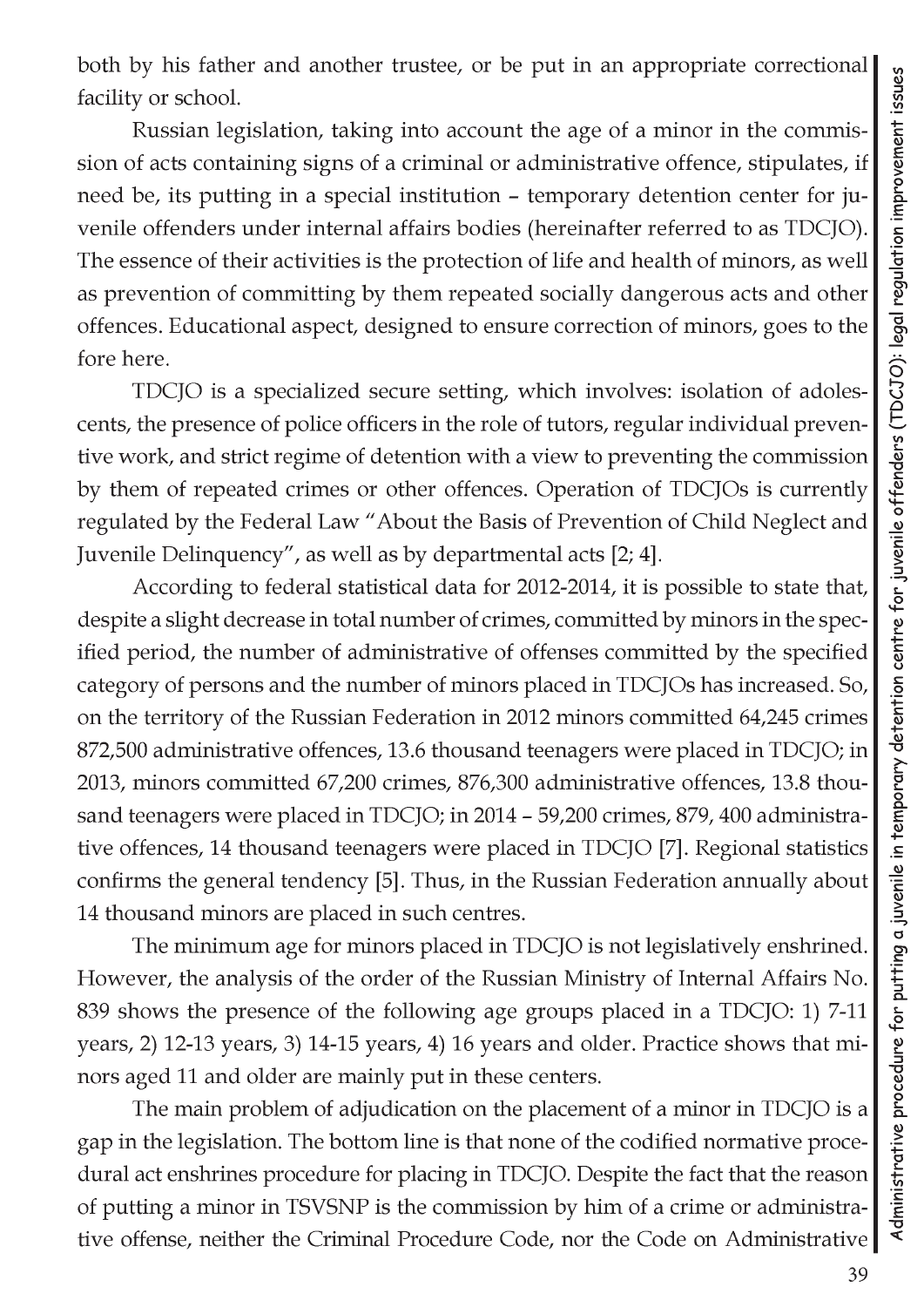Offences of the RF (hereinafter - CAO RF) contains provisions governing this procedure. It should be noted that even in the near future this problem will not find its solution. Thus, the Code of Administrative Court Procedure of the Russian Federation, entering into effect from September15, 2015 [1], adopted to regulate the order of exercising administrative procedures that were previously scattered in different normative legal acts and had not a clear order of implementation, does not contain provisions concerning judicial review of issues of putting minors in TDCJO. It should be noted that the legislator has included in the Code of Administrative Court Procedure of the Russian Federation twelve procedures for proceedings on certain categories of cases, among which we can find proceedings on administrative cases relating to the placement of a foreign citizen, who is subject to deportation or readmission, in a special institution or extending the stay of a foreign citizen, who is subject to deportation or readmission, in a special institution (Chapter 28); proceedings on administrative cases relating to involuntary hospitalization a citizen in medical organization providing psychiatric care in stationary conditions, extending the period of involuntary hospitalization of a citizen or involuntary psychiatric examination of a citizen (Chapter 30); proceedings on administrative cases relating to involuntary hospitalization of a citizen in medical antituberculosis organization (chapter 31). Thus, in our view, the position of the legislator is not entirely logical, as the placing of a juvenile in TDCJO is of public, administrative nature and is exercised compulsorily in the same way as any other mentioned above procedures, but the issue remains open and the problem is unresolved.

Currently there is the position of the Constitutional Court of the Russian Federation on the placement of minors in TDCJO, which is set out in the ruling from May 14, 2013, which prescribes the resolution of the issue on temporary confinement of persons in TDCJO through civil court procedure [3]. However, this position is in doubt among specialists and law enforcer. As a rule, the placement of a minor in TDCJO is regarded as a combination of actions based on borrowing from various procedures that have only a distant resemblance to the civil process in its classic understanding.

Analysis of judicial practice shows that court itself considering a petition to place a minor in TDCJO, does not operate with the concepts "in accordance with the criminal law" or "under civil-law relations" and, in making a decision on such a petition, does not refer its jurisdiction to this or that branch of law.

Attention should be drawn to constant deficiencies both in the activity of internal affairs bodies in the sphere of work with minors on the issues of placing them in TDCJO them and in consideration of these issues by judges, who are also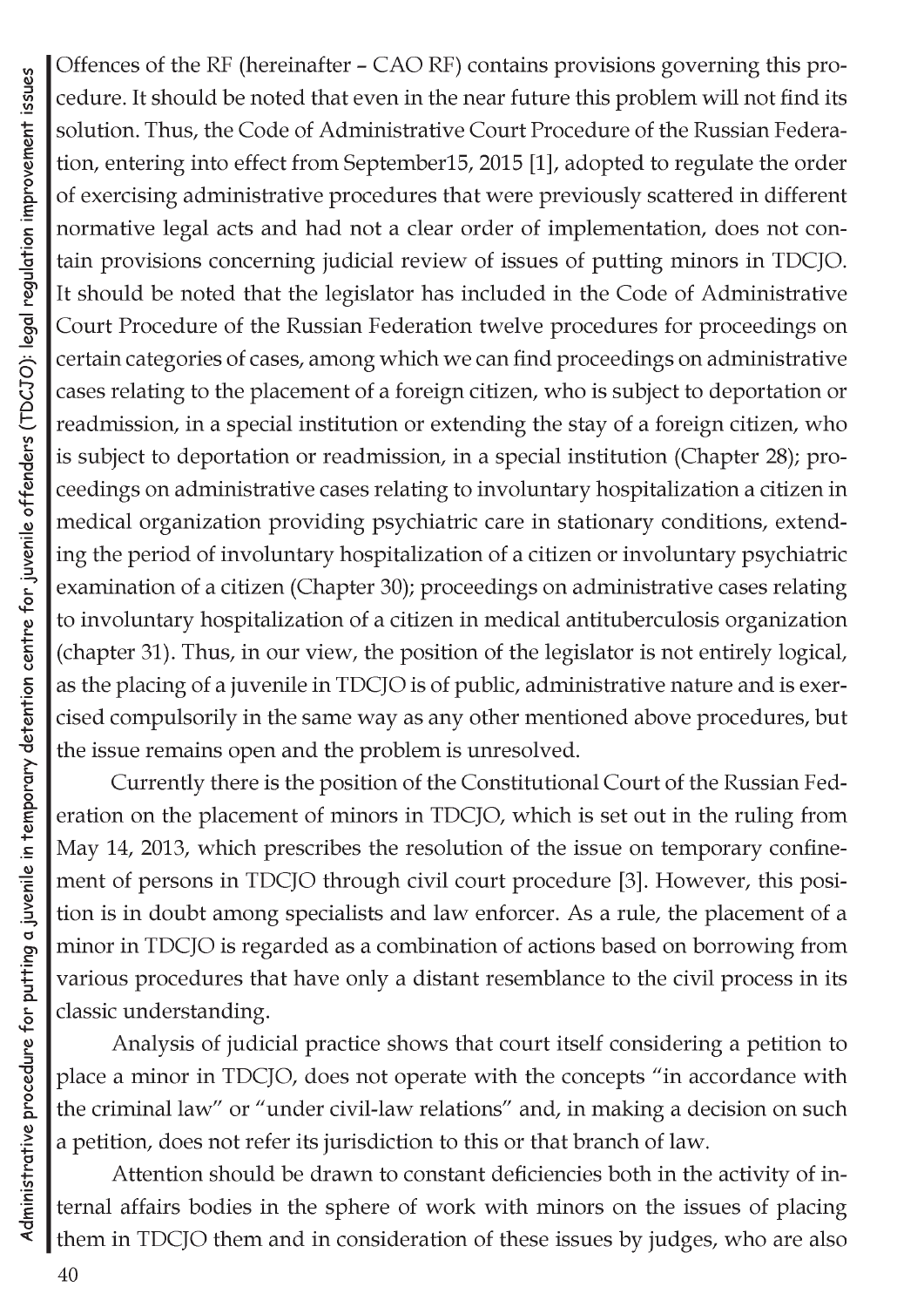not immune from possible mistakes. For example, by the decision of a judge, minor N. born in 1995 was placed in TDCJO. Taking this decision, the judge judged from the fact of commission of offense under paragraph "d" part 2, article 158 of the Criminal Code of the RF and probability of re-offending. However, the judge did not fully take into account the data that characterized the identity of the girl, who, according to the character rating, was hard-working, actively participated in social life of the class and school, and also that earlier N. had not been registered in the division of internal affairs, after carrying out preventive work with her she did not commit any other offenses. The judge's ruling was overturned by the Chairman of the superior court.

Often high workload of a judge dealing with civil cases does not allow to understand the submitted by internal affairs authorities materials in respect of minors, and to make a legitimate and fair decision based on an objective, comprehensive and impartial study of the case materials.

Should be remembered that part 2 article 118 of the RF Constitution, which provides for a symbiosis of form and content, allocates administrative court procedure as an independent form. The procedure for placing minors in specialized centers is, in fact, a separate kind of administrative court procedure, since it involves a court decision on the issue of forced isolation of a teenager, restriction of his freedom, application of administrative coercive measures in compliance with a procedural form, which allows complete respect of his rights and legitimate interests.

The placement of a minor in TDCJO is currently regulated at the legislative by three articles of the FL "About the Basis of Prevention of Child Neglect and Juvenile Delinquency". In our view, this is not enough because:

Firstly, when implementing this procedure the rights and freedoms of a minor are directly affected and the norms of the considered Law do not contain the necessary provisions, which would guarantee the rights of a minor involved in process;

Secondly, the Law specifies that the term for appeal is 10 days, while the Code of Administrative Court Procedure of the Russian Federation as a general term for filing an appeal provides for a 30-day period, which allows appropriate ensuring of the legitimate procedural rights and freedoms of a person.

Thus, given the content, legal form, as well as the need to normatively consolidate the detailed procedure for placing a juvenile offender in TDCJO, it is necessary to include it as a separate kind of proceedings on administrative cases in the Code of Administrative Court Procedure of the Russian Federation.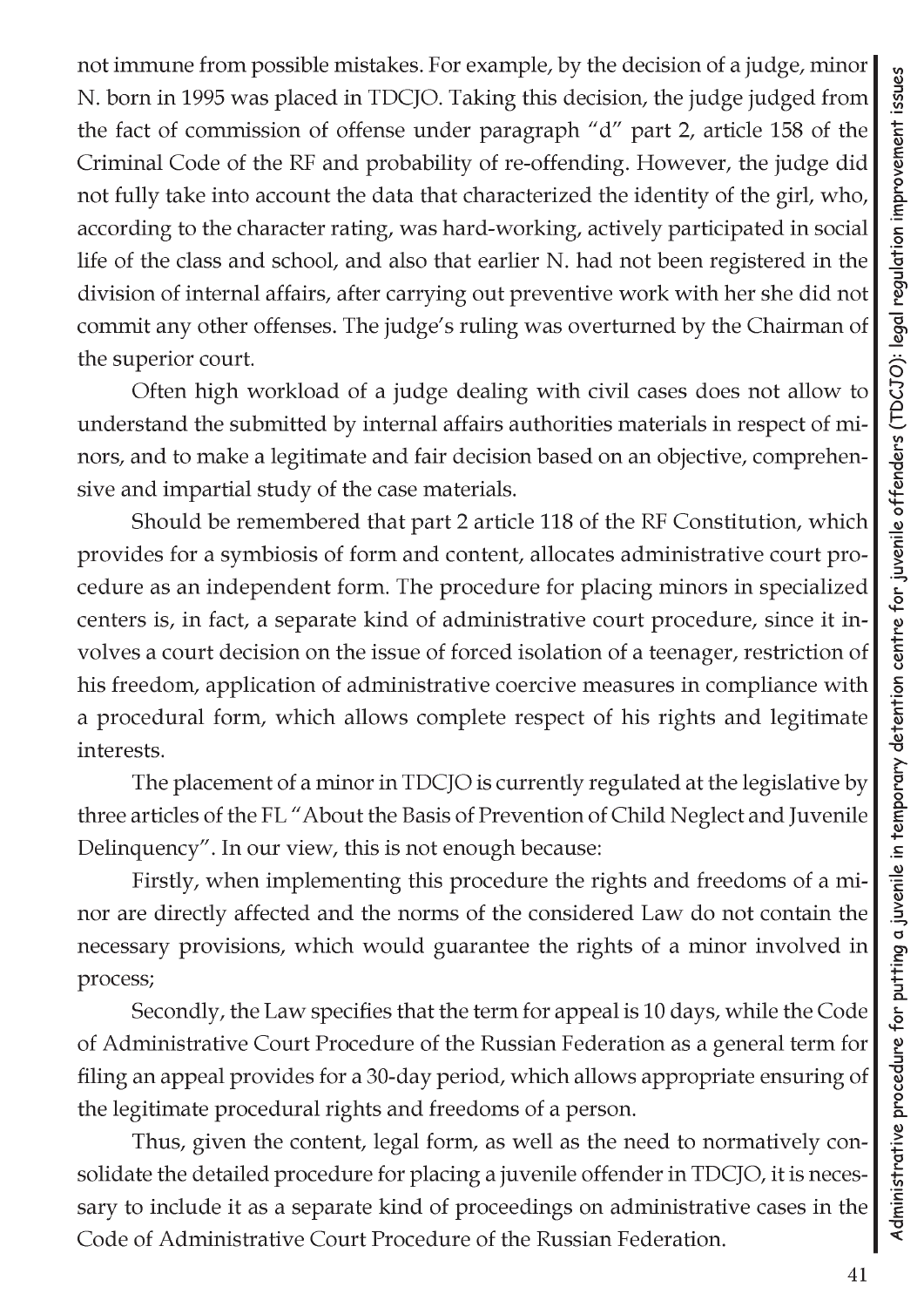## **References:**

1. Code of Administrative Court Procedure of the Russian Federation No. 21-FL from March 8, 2015 [Kodeks administrativnogo sudoproizvodstva Rossiiskoi Federatsii ot 8 marta 2015 g. Nq 21-FZ]. *Rossiiskaya gazeta - Russian Newspaper,* May 11, 2015.

2. Federal Law No. 120-FL from June 24, 1999 "About the Basis of Prevention of Child Neglect and Juvenile Delinquency" (as amended by the Federal Law No. 489-FL from December 31, 2014) [Federal'nyi zakon ot 24 iyunya 1999 g. No 120-FZ «Ob osnovakh sistemy profilaktiki beznadzornosti i pravonarushenii nesovershennoletnikh» (v red. Federal'nogo zakona ot 31 dekabrya 2014 g. N 489-FZ)]. *Rossiiskaya gazeta - Russian Newspaper,* June 30, 1999.

3. Ruling of the Constitutional Court of the Russian Federation No. 690- O from May 14, 2013 "On refusal to accept for consideration the complaint of Nazarmamadov Didor Gulmamadovich concerning violation of his constitutional rights by subparagraph 6 paragraph 2 article 22 and paragraph 3 article 30 of the Federal Law "About the Basis of Prevention of Child Neglect and Juvenile Delinquency"" [Opredelenie Konstitutsionnogo Suda Rossiiskoi Federatsii ot 14 maya 2013 g. No 690-O «Ob otkaze v prinyatii k rassmotreniyu zhaloby Nazarmamadova Didora Gulmamadovicha na narushenie ego konstitutsionnykh prav podpunktom 6 punkta 2 stat'i 22 i punktom 3 stat'i 30 Federal'nogo zakona «Ob osnovakh sistemy profilaktiki beznadzornosti i pravonarushenii nesovershennoletnikh»»]. *Konsul'tant Plus. Professional version* [Electronic resource], Moscow: 2015.

4. Order of the Ministry of Internal Affairs of Russia No. 839 from September 1, 2012 "On Improving the Activity of Temporary Detention Centers for Juvenile Offenders" [Prikaz MVD Rossii ot 1 sentyabrya 2012 g. No 839 «O sovershenstvovanii deyatel'nosti tsentrov vremennogo soderzhaniya dlya nesovershennoletnikh pravonarushitelei»]. *Rossiiskaya gazeta - Russian Newspaper,* December 17, 2012.

5. *Speech by the Chief of the Directorate of the MIA of Russia for Omsk Region Police Lieutenant General Yu. I. Tomchak at the Legislative Assembly of Omsk Region on the issue: "On the Work of the Police in 2014"* [Vystuplenie nachal'nika UMVD Rossii po Omskoi oblasti general-leitenanta politsii Yu.I. Tomchaka na Zakonodatel'nom Sobranii Omskoi oblasti po voprosu: «O rabote politsii v 2014 godu»]. Available at : [https://55.mvd.ru/Dejatelnost/Otcheti\\_dolzhnostnih\\_](https://55.mvd.ru/Dejatelnost/Otcheti_dolzhnostnih_) lic/Otchet\_nachalnika\_UMVD\_Rossii\_po\_Omskoj (accessed : 14.03.15).